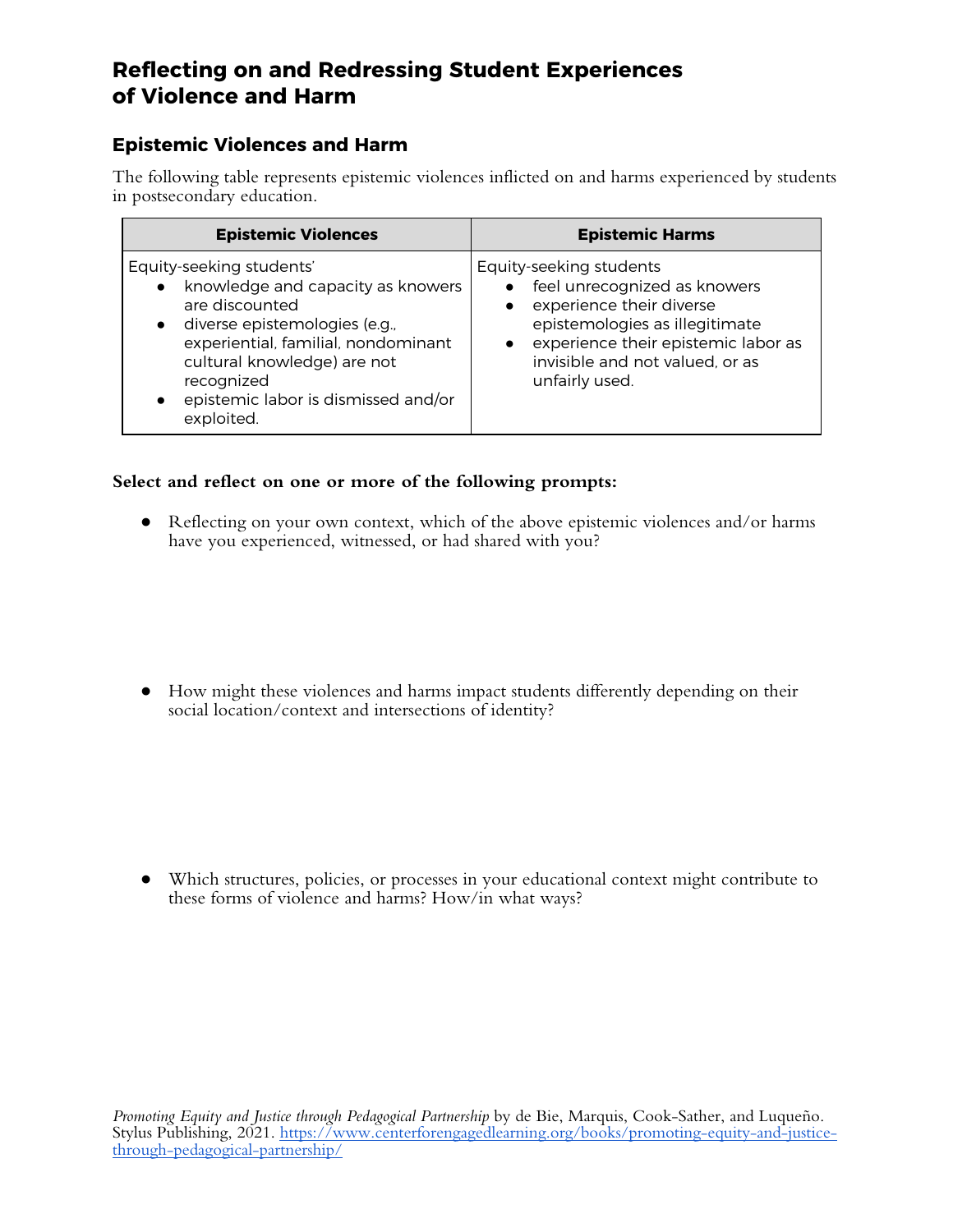### **Affective Violences and Harm**

The following table represents affective violences inflicted on and harms experienced by students in postsecondary education.

| <b>Affective Violences</b>           | <b>Affective Harms</b>               |
|--------------------------------------|--------------------------------------|
| Equity-seeking students              | Equity-seeking students              |
| are subject to multiple forms of     | experience emotional effects of      |
| discrimination and oppression (e.g., | discrimination and oppression (e.g., |
| psycho-emotional disablism;          | isolation, nonbelonging, self-doubt, |
| microaggressions and abuse)          | uncertainty, fatigue)                |
| are expected to conform to           | carry burdens of emotional labor.    |
| dominant norms.                      | $\bullet$                            |

#### **Select and reflect on one or more of the following prompts:**

- Reflecting on your own context, what affective violences and/or harms have you experienced, witnessed, or had shared with you?
- $\bullet$  In some contexts and for some people, the affective harms described in Chapter 2 (e.g., distress, low self-esteem) might be recognized and pathologized as symptoms of 'mental illness' or as individual psychological issues or deficits. How might understanding, collectivizing, and politicizing these emotional repercussions as harms from violence contribute to equity and justice?
- How might these affective violences and harms impact various students differently depending on their social location/context and intersections of identity?
- Which structures, policies, or processes in your educational context might contribute to these forms of violence and harms? How/in what ways?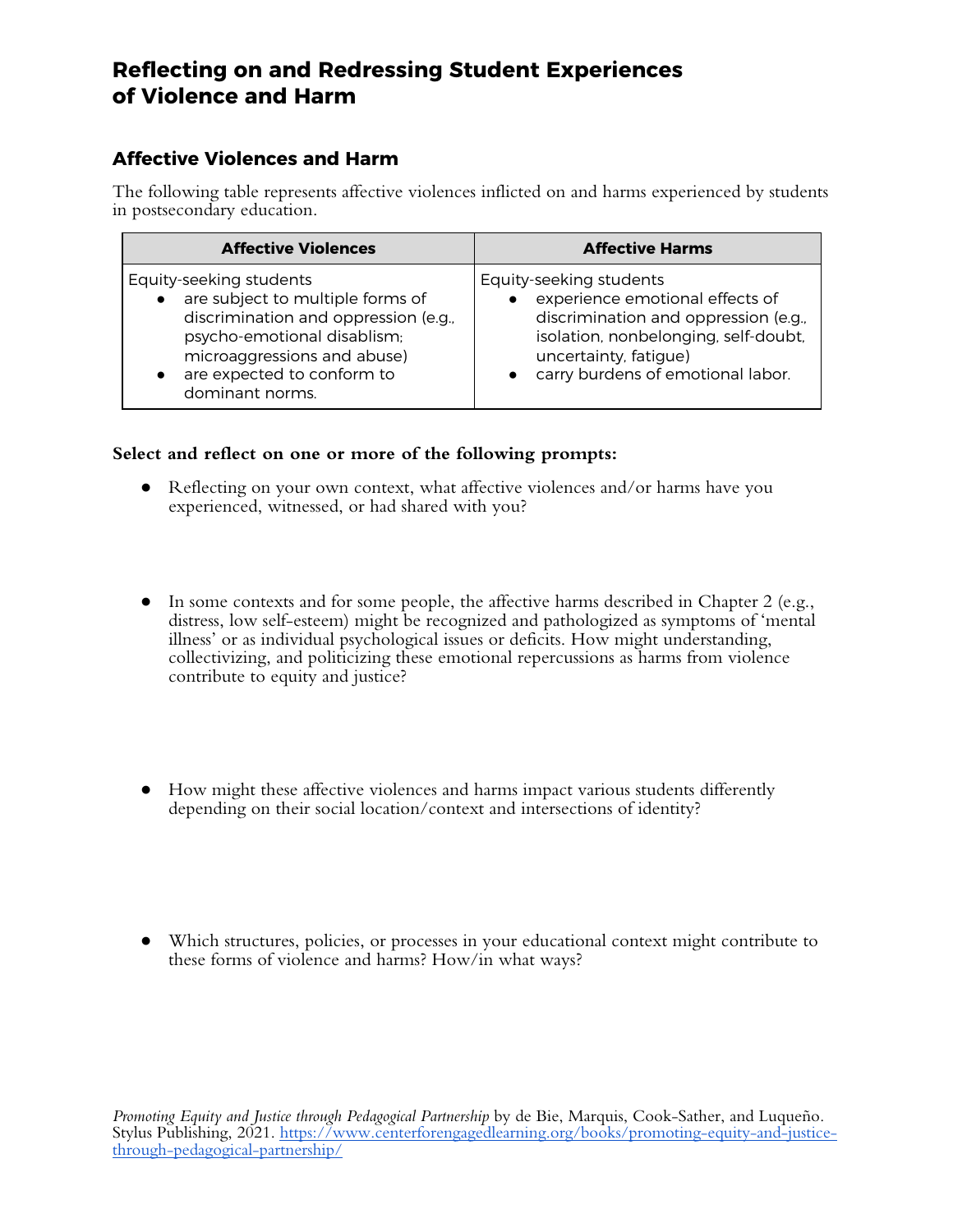### **Ontological Violences and Harm**

The following table represents ontological violences inflicted on and harms experienced by students in postsecondary education.

| <b>Ontological Violences</b>                                                                                                                                                                                                                                                                                                                                | <b>Ontological Harms</b>                                                                                                                                                                                                                                                                                                                                                                                |
|-------------------------------------------------------------------------------------------------------------------------------------------------------------------------------------------------------------------------------------------------------------------------------------------------------------------------------------------------------------|---------------------------------------------------------------------------------------------------------------------------------------------------------------------------------------------------------------------------------------------------------------------------------------------------------------------------------------------------------------------------------------------------------|
| • Epistemic and affective violences<br>constitute and are constituted by<br>ontological violences.<br>• Equity-seeking students are<br>dehumanized-their very beings<br>are negated or inhibited,<br>blocking them from being who<br>they are.<br>Normalized and institutionalized<br>$\bullet$<br>academic ontologies restrict<br>possibilities for being. | Equity-seeking students<br>internalize epistemic harms and<br>$\bullet$<br>dehumanization (i.e., experience<br>negative impacts on sense of self,<br>personhood; deny and limit who they<br>are and can be)<br>engage in self-suppression through<br>$\bullet$<br>adaptation to dominant ontologies,<br>becoming unable to be fully<br>themselves<br>experience a profound lack of agency.<br>$\bullet$ |

#### **Select and reflect on one or more of the following prompts:**

● Reflecting on your own context, what ontological violences and/or harms have you experienced, witnessed, or had shared with you?

● How might these violences and harms impact various students differently depending on their social location/context and intersections of identity?

● Which structures, policies, or processes in your educational context might contribute to these forms of violence and harms? How/in what ways?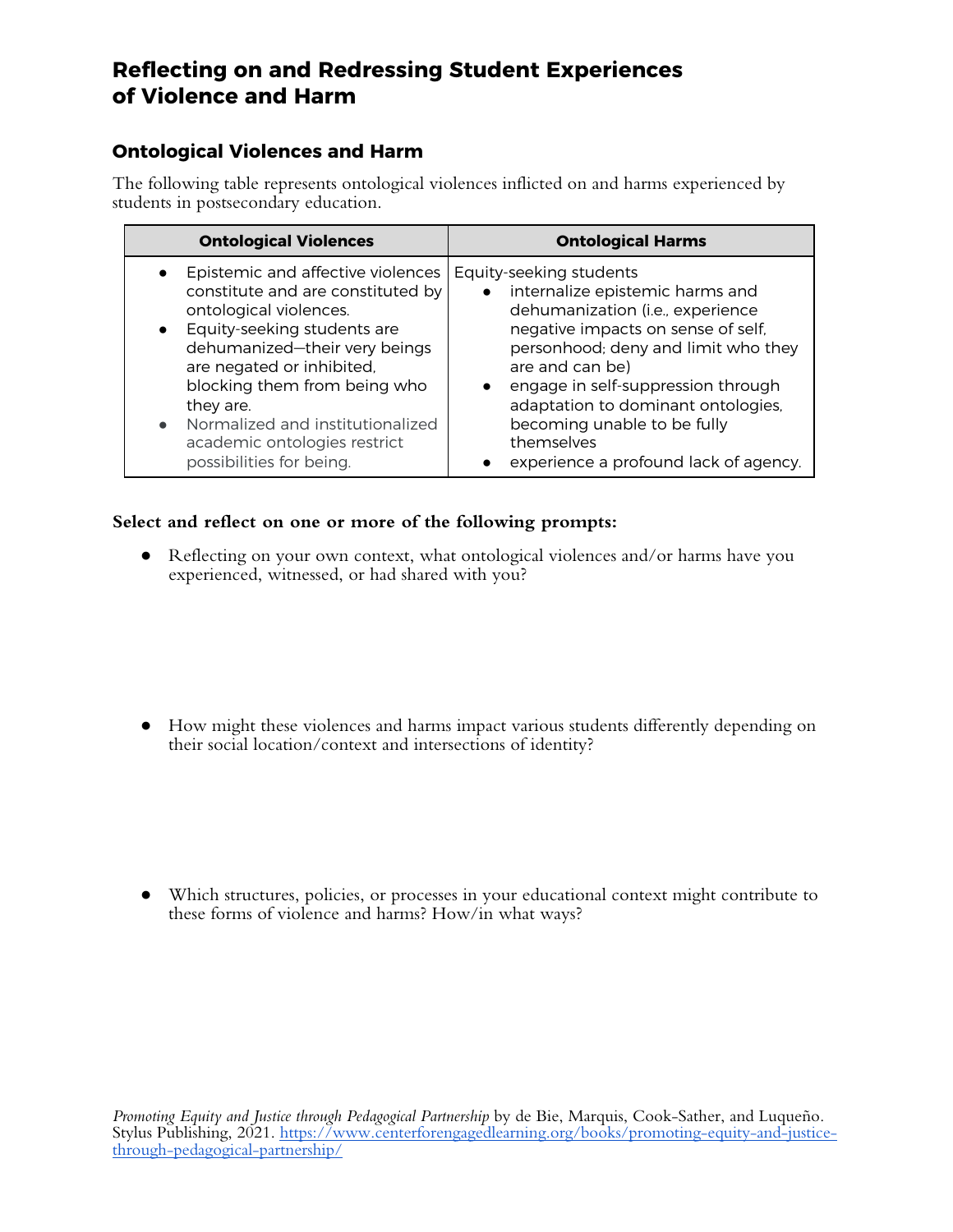### **Facilitating Epistemic, Affective, and Ontological Justice through Partnership**

The first and second columns of the following table are reproduced from the tables in Chapter 2, and the third column suggests several ways in which partnership might facilitate epistemic, affective, and ontological justice.

| <b>Epistemic Justice</b>                                                                                                                                                                                                                                                                                                          | <b>Affective Justice</b>                                                                                                                                                                                                                                                                                                                                                                                                                                                         | <b>Ontological Justice</b>                                                                                                                                                                                                                                                                                                                                                                                                                                                                                          |
|-----------------------------------------------------------------------------------------------------------------------------------------------------------------------------------------------------------------------------------------------------------------------------------------------------------------------------------|----------------------------------------------------------------------------------------------------------------------------------------------------------------------------------------------------------------------------------------------------------------------------------------------------------------------------------------------------------------------------------------------------------------------------------------------------------------------------------|---------------------------------------------------------------------------------------------------------------------------------------------------------------------------------------------------------------------------------------------------------------------------------------------------------------------------------------------------------------------------------------------------------------------------------------------------------------------------------------------------------------------|
| Partnership enables<br>affirmation of students.<br>especially those from<br>equity-seeking groups,<br>as knowers<br>recognition of students'<br>knowledge gained from<br>diverse backgrounds<br>and experiences<br>the development and<br>sharing of students'<br>knowledge, which can,<br>in turn, facilitate<br>broader change. | Partnership enables<br>redress of some of the<br>emotional effects of<br>oppression (e.g., increased<br>sense of confidence.<br>empowerment, belonging,<br>joy and energy; creation of<br>counterspaces that<br>mitigate affective harms)<br>relief from some forms of<br>emotional labor in the<br>academy<br>new forms of affective<br>$\bullet$<br>relations between<br>students and faculty (e.g.,<br>empathy, "politicized<br>compassion" (Gibson and<br>Cook-Sather 2020). | Partnership enables<br>rehumanization through<br>$\bullet$<br>respecting the dignity and<br>worth of students.<br>especially those from<br>equity-seeking groups<br>social conditions and<br>$\bullet$<br>relationships through<br>which students can<br>develop-and have<br>affirmed-their sense of self<br>and agency and explore<br>possibilities for who they<br>can be<br>development and<br>$\bullet$<br>enactment of different<br>worldviews that counter<br>dominant academic and<br>neoliberal ontologies. |

#### **Select and reflect on one or more of the following prompts:**

● How, if at all, might this table apply to your experiences as students? In what ways might partnership contribute to redressing epistemic, affective, and ontological harms experienced by students belonging to equity-seeking groups in your context? What are partnership's potential limitations or tensions in this respect?